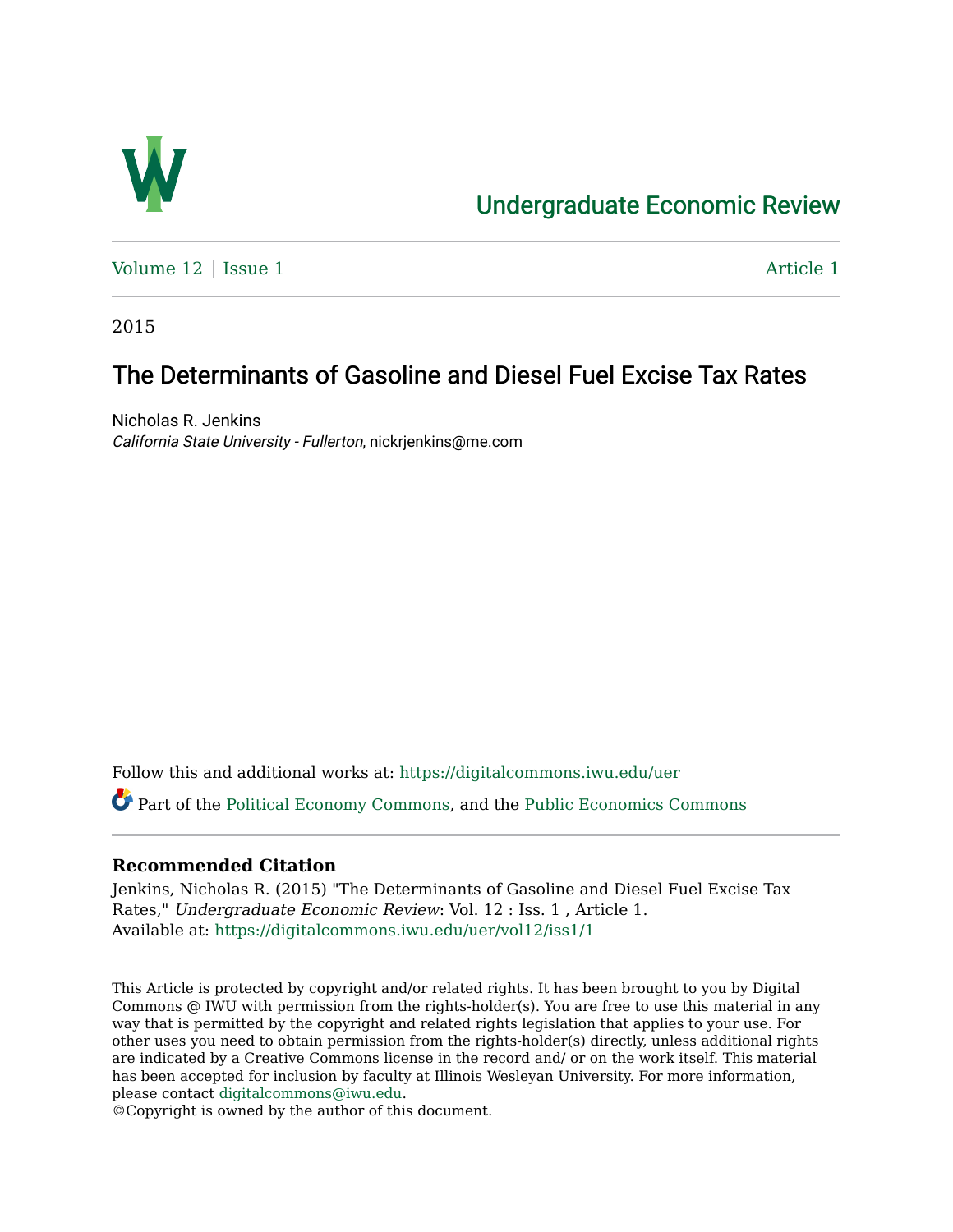## The Determinants of Gasoline and Diesel Fuel Excise Tax Rates

## Abstract

As Goel and Nelson (1999) show, fluctuations in fuel prices prompt politicians to alter fuel taxation policies. The goal of this paper was to examine the determinants of both gasoline and diesel fuel excise taxes. The diesel model builds on the work of Decker and Wohar (2006) and is extended to construct a model for gasoline fuel excise taxes. In addition to replicating results of prior research, the results suggest that states with colder weather have higher fuel tax rates. Additionally, findings demonstrated that increased funding from the Highway Trust Fund is associated with lower fuel tax rates.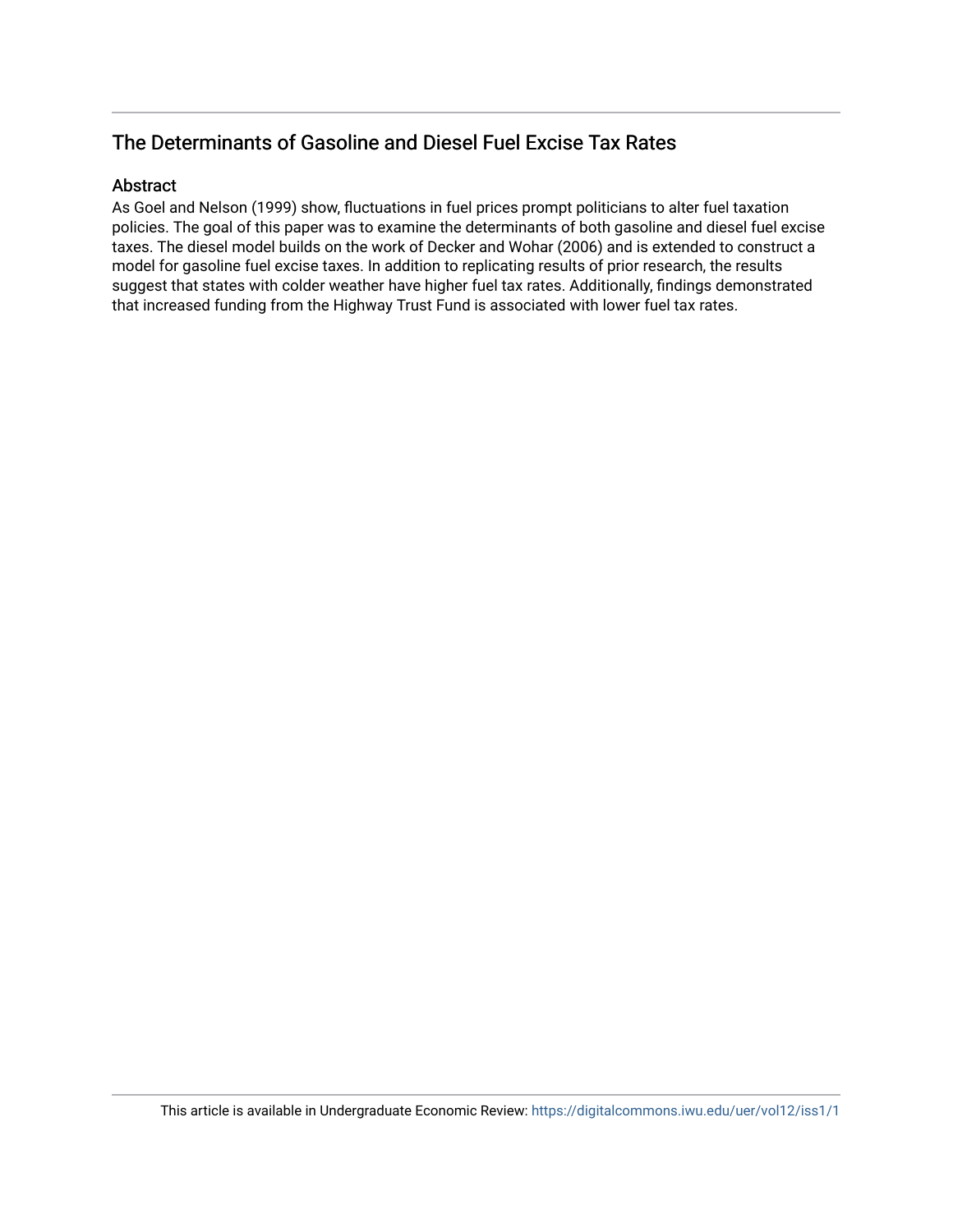### **Introduction**

Given the importance of energy commodities in today's economy, price fluctuations can have significant impacts on economic growth. Specifically, gasoline and diesel fuel prices are two such energy commodities that carry weight (Decker & Wohar, 2005). Although fuel taxation is a major source of funding for public infrastructure, a vital component of a successful economy, increasing fuel prices lead politicians fearful of economic decline to enact policies that provide relief from such taxation. With most voters viewing the economy's success as the responsibility of politicians, politicians have naturally sought out policies that will maximize votes (Hettich & Winer, 1988). If they wish to set fuel tax policy that is both efficient, in terms of financing for public infrastructure, and favorable for constituents, they must carefully consider several political and economic variables. The goal of this study is to examine these variables with respect to gasoline and diesel fuel excise tax rates. With the majority of the focus on this particular topic being about tax incidence and the impact on economic growth, this study will take a more fundamental perspective by asking what variables determine these tax rates across states.

In this study, two separate models are developed, one for gasoline and one for diesel excise taxes. Cross-sectional data collected for a number of variables was used to look at the differences in fuel excise taxes across states in the U.S. Excise taxes are taxes imposed on specific goods, such as gasoline or cigarettes and are often employed as an attempt to regulate behavior.<sup>1</sup> Among other significant variables in the gasoline model, the total highway use of gasoline per interstate length maintains an inverse relationship to gasoline excise tax rates. This result is consistent with Hammar, Lofgren, and Sterner (2004) that higher consumption of

 $\overline{\phantom{0}}$ 

<sup>1</sup> (n.d.). Retrieved November 14, 2014, from http://www.irs.gov/Businesses/Small-Businesses-&-Self-Employed/Excise-Tax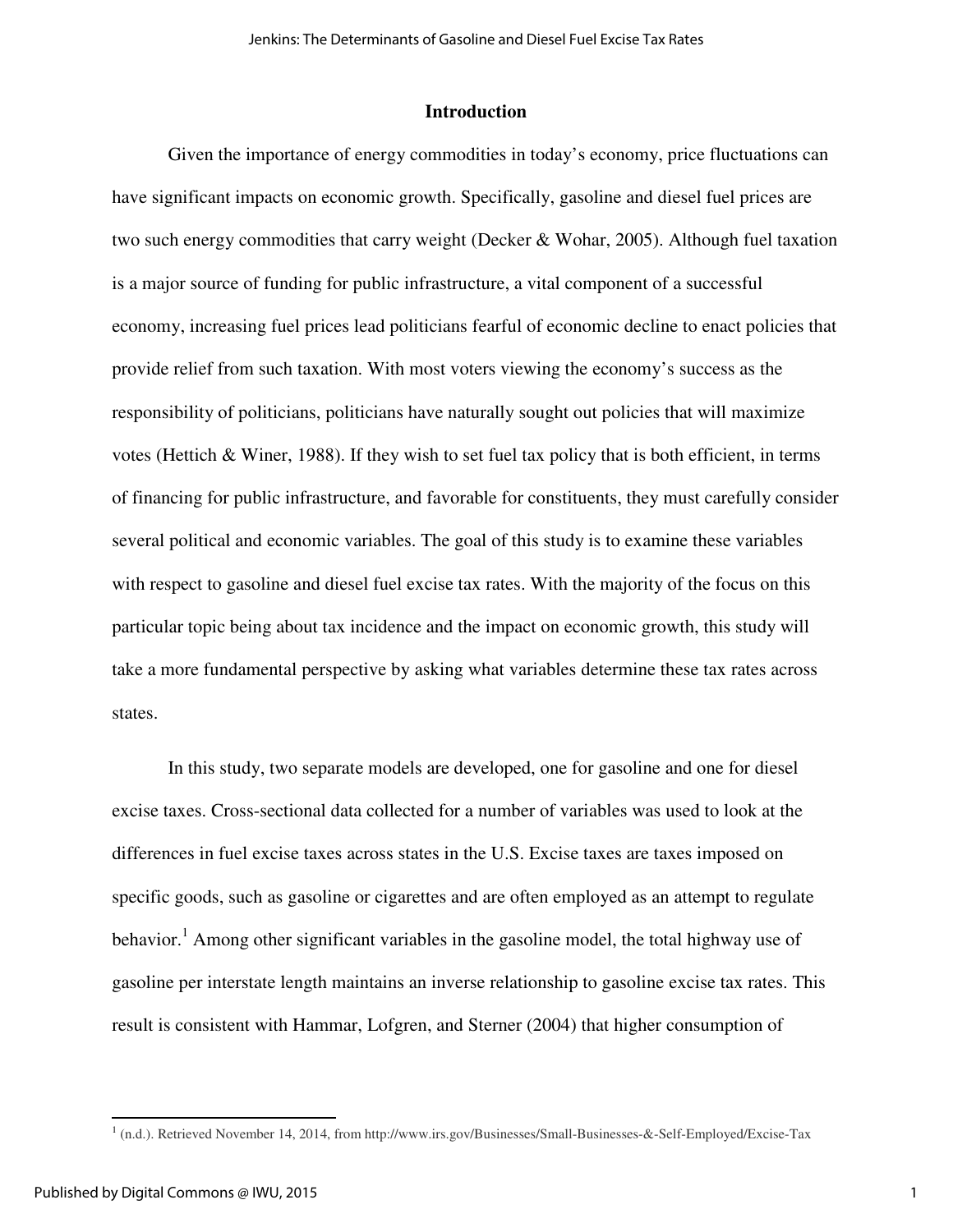gasoline leads to reduced tax rates.<sup>2</sup> Additionally, according to Goel and Nelson's (1999) findings, vote-maximizing politicians alter tax structures to provide greater benefits to constituents via public goods. This makes it interesting that sales tax rates are statistically significance determinants of gasoline excise taxes but maintain a positive relationship. With the diesel model, the variable for mining industry employment in a state does not obtain statistical significance, which is consistent with the findings of Decker and Wohar (2006). However, a state's total capital outlay expenditures and tractor registrations do predict diesel excise tax rates. This suggests that diesel excise taxes are used to fund road construction and are more so employed in states that use more diesel fuel; for example, in states with a large amount of farming. Additionally, highway federal funding is a predictor of diesel excise tax rates and has a negative coefficient. This suggests that receiving increased federal funding motivates politicians to redirect this tax revenue elsewhere rather than replenish the account from which the funds were received.

#### **Literature Review**

Decker and Wohar (2006) examine the determinants of diesel excise taxes over a nineyear period (from 1992-2001) and focus on economic considerations unique to each state, such as fuel prices. They find that the number of workers that a state employs in the freight trucking industry is inversely related to diesel fuel tax rates. Additionally, they find that freight transportation on highways is not associated with diesel fuel tax rates. This suggests that policy makers do not consider this an important variable, as Posner's public interest theory of regulation, which states that policy makers focus on maximizing public well-being, would suggest.<sup>3</sup> Their results are important because they direct their focus to determinants of diesel fuel

ı

<sup>2</sup> Hammar, H., Löfgren, Å., & Sterner, T. (2004). Political economy obstacles to fuel taxation. *The Energy Journal*, 1-17. 3 Posner, R. A. (1974). Theories of economic regulation.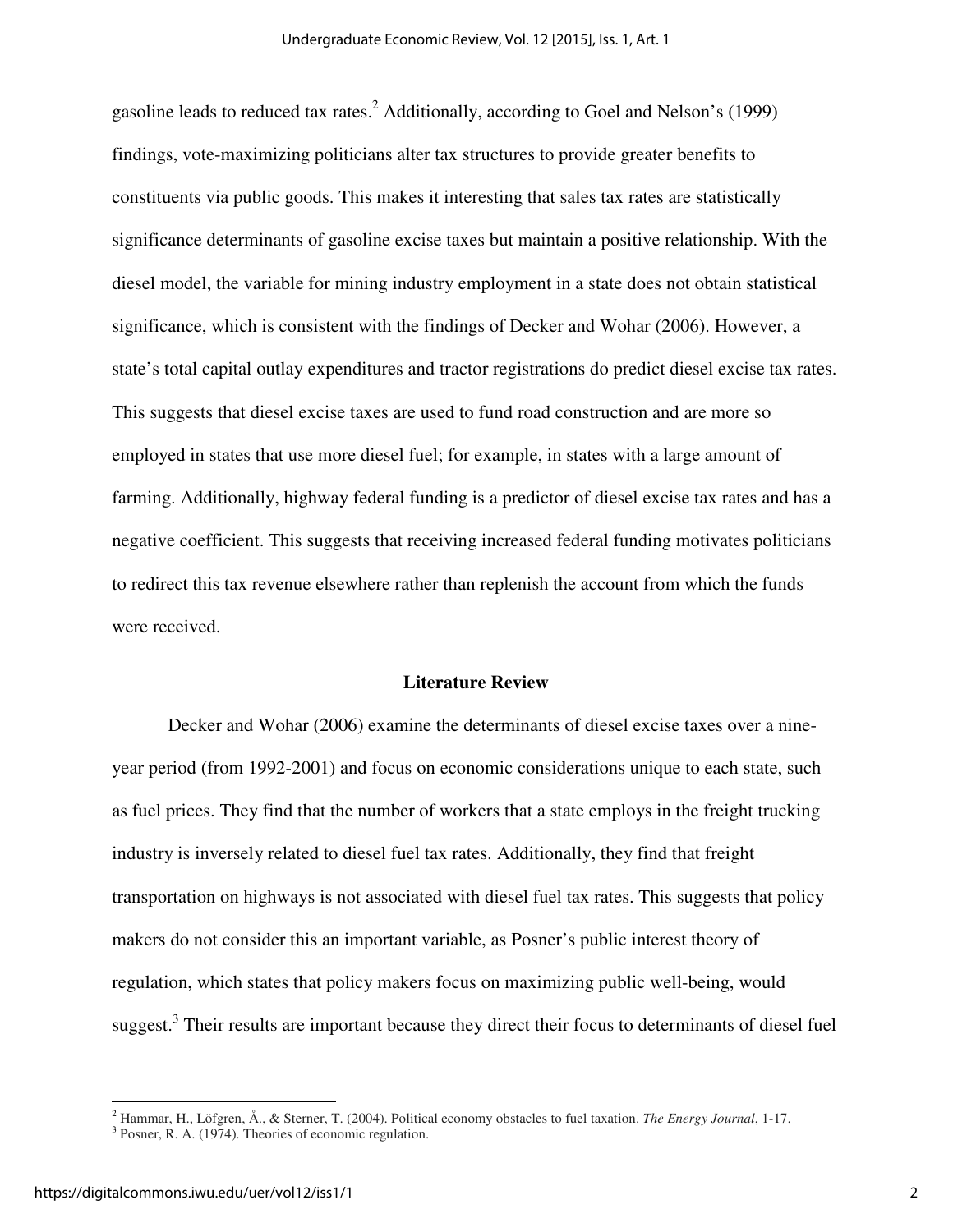excise taxes and integrate their results with existing research on the political factors of fuel taxation.

This paper will extend the work of Decker and Wohar (2006) by building a model for diesel as well as gasoline excise tax rates. In addition, this paper will focus on determinants within one year. The data utilized is similar to that of Decker and Wohar (2006), however federal excise tax rate and fuel prices are excluded due to the cross-sectional nature of the data set. The gasoline model in this study will additionally include variables for highway gasoline usage and highway travel per capita. The diesel model will include, as was the case in Decker and Wohar's (2006) model, a variable for mining industry employment in each state in addition to a variable for total highway federal aid.

 Goel and Nelson (1999) investigated the political economy of fuel taxation. They focused first on how politicians might adjust tax policy to respond to fluctuating fuel prices. They found that both economic and political factors must be investigated when examining the determinants of fuel tax rates. Moreover, their study confirms that in the presence of constituent pressure to provide relief from increasing fuel prices, politicians will lower fuel tax rates. This is further evidenced by past proposals to link fluctuations in the economy to state tax rates, thus a growth in the economy would prompt an increase in tax rates and vice versa. Based on these results, in the present study a variable for state sales tax rates in both gasoline and diesel models will be added. It is expected that politicians may use fuel excise tax rates to recover lost revenue from lower sales tax rates.

 Hammar, Lofgren, and Sterner (2004) also investigated the political environment of fuel taxation however their focus is on altering fuel usage.<sup>4</sup> They showed that countries with high fuel

 $\overline{\phantom{0}}$ 

<sup>4</sup> Hammar, H., Löfgren, Å., & Sterner, T. (2004). Political economy obstacles to fuel taxation. *The Energy Journal*, 1-17.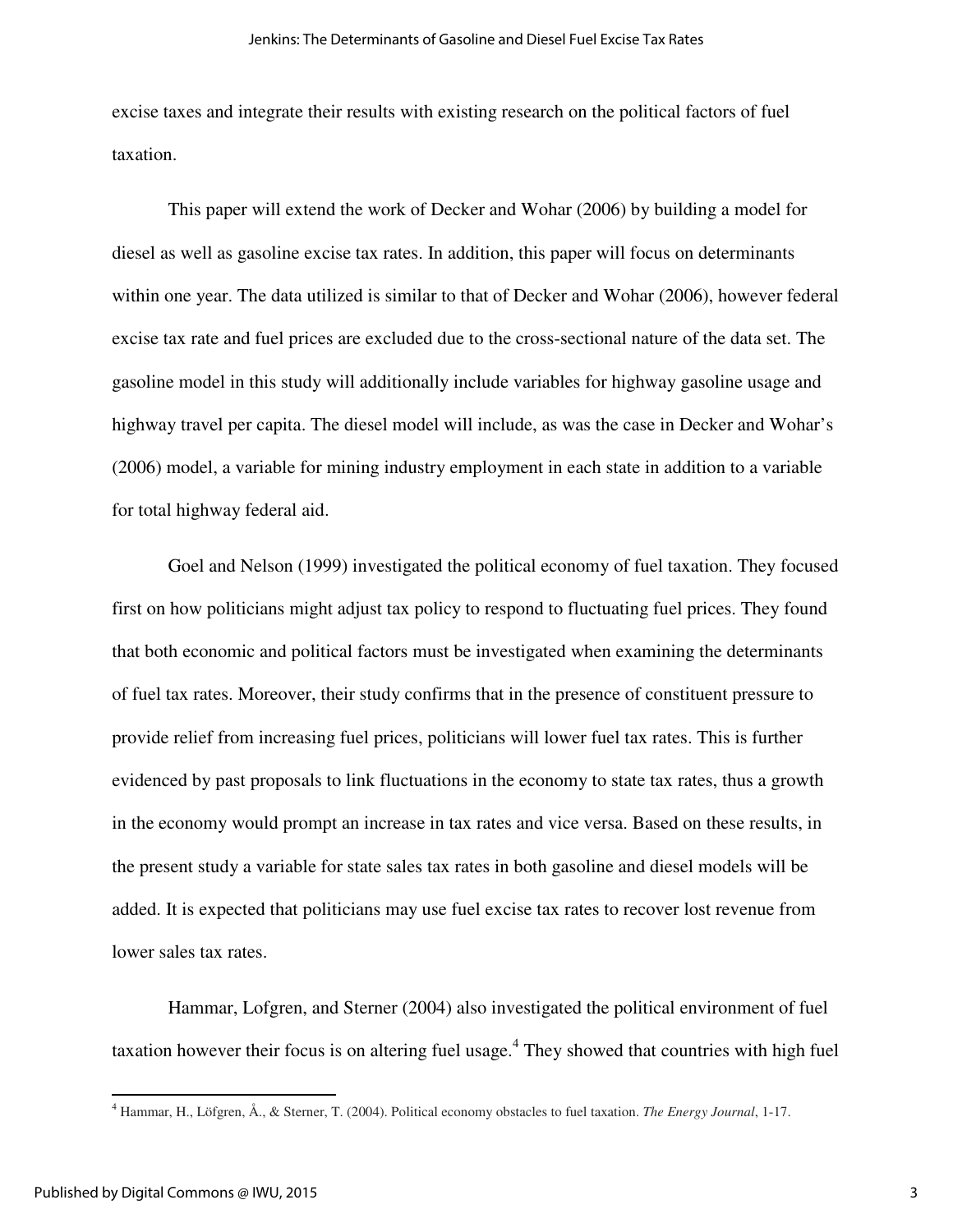demand, such as the U.S., present opposition to increases in fuel taxation. They found that higher levels of consumption lead to lower tax rates, allowing countries with large quantities of vehicles to enjoy lower tax rates. For this reason, gasoline usage is a variable included in the gasoline model. Additionally, their results are consistent with the aforementioned studies, which demonstrated that fiscal policy affects fuel tax rates. These findings suggest that federal funding for highways is an important variable that should be assessed when examining diesel fuel excise tax rates.

#### **Economic Theory**

The dependent variable in each model, gasoline and diesel fuel tax rates, is represented in nominal value rather than real value. The justification for this is that policy makers have control over the nominal fuel tax rates and are also what constituents are most familiar with. In the remainder of this section, the economic justification will be given for the independent variables in each model.

*State Sales Tax Rate* (stsaletxtr). Based upon the results of Goel and Nelson (1999), state sales tax rate was added to both regression models. One might expect politicians to use fuel excise taxes as a way to recover lost revenue from low, or non-existent, sales tax rates. Although this would predict a negative coefficient, Goel and Nelson (1999) find that politicians are likely to reduce fuel excise tax rates specifically to alleviate the economic burden of increasing fuel retail prices. Given this evidence, a positive coefficient is expected for sales tax rates. It may be the case that states with higher tax rates in general will have higher fuel excise tax rates.

*Average Winter Temperature* (winteravgtemp). The average winter temperature for each state is chosen as an independent variable because the weather can have enormous impacts on road quality. Severe winter weather can prevent states from practicing routine road construction

4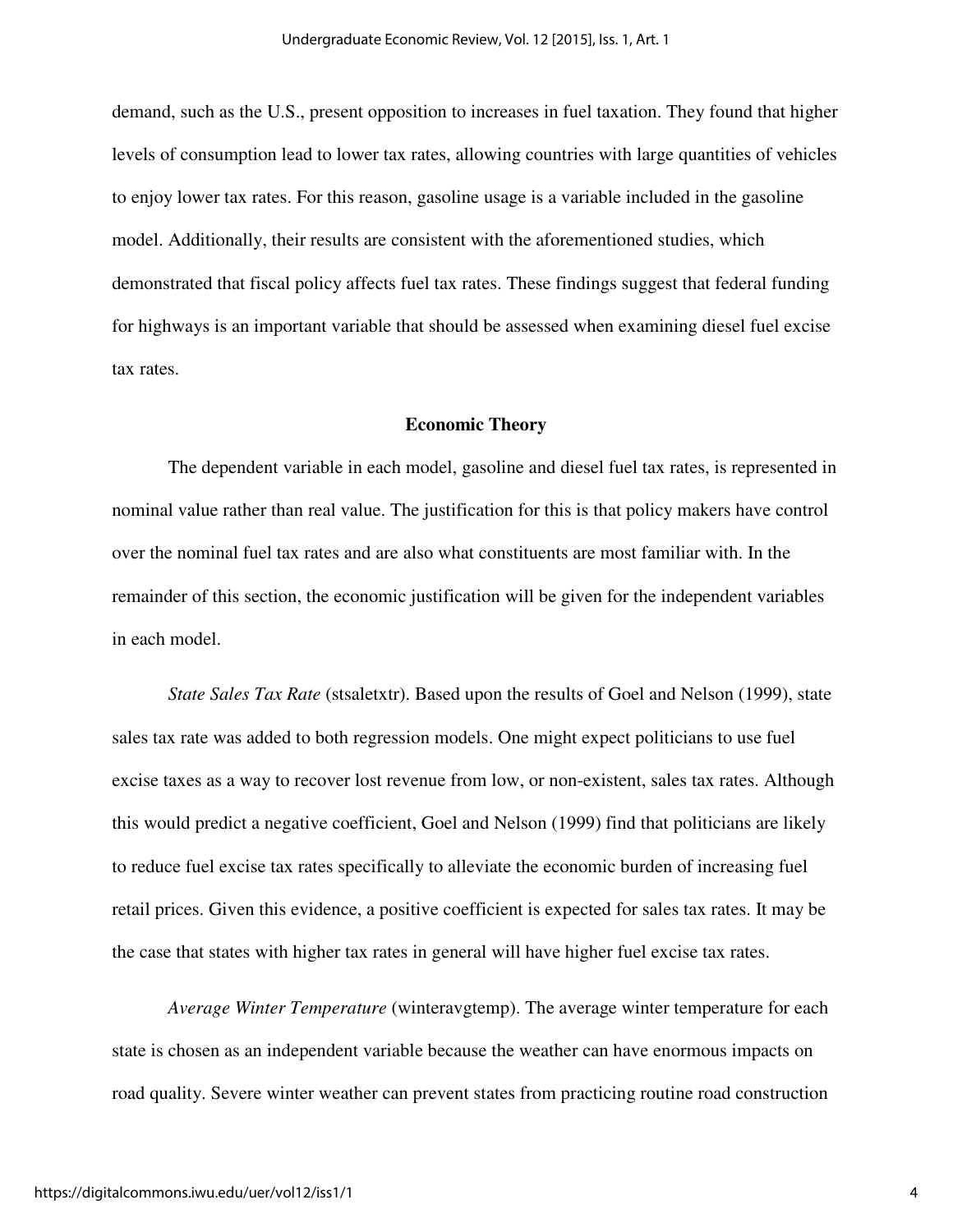and maintenance. Moreover, the cold weather causes roads to contract, which leads to fractures and potholes. States that suffer from such weather must devote more financial resources to repairing and maintaining acceptable road conditions. This variable is included in both models and is predicted that to have a negative coefficient.

*Total Interstate, Freeway, and Expressway Travel (totintfreexptvl) and Total Arterial Road Travel* (totartertvl). Decker and Wohar (2006) found freight transportation on highways is not a predictor of diesel fuel excise tax rates. While this means that policy makers may not consider this variable when deciding diesel fuel taxation rates, it is possible that they would consider highway and arterial road traffic when deciding gasoline taxation rates because this form of transportation is more frequent. States with a large amount of highway travel, thus having a large quantity of vehicles using gasoline, possess the potential to have large gains in total fuel tax revenue when fuel excise taxes increases even slightly. Due to these large potential gains, politicians may be more likely to increase fuel tax rates. In addition, states with more traffic will also require more road maintenance. Increases in fuel excise taxes may be needed to cover these costs. For these reasons, variables for total interstate, freeway, and expressway travel and total arterial road travel in each state are included in the gasoline model with the expectation of positive coefficients.

*Total Highway Law Enforcement and Safety Expenditures* (hiwaylawenf&sftexp). Because fuel excise taxes are also used to regulate highway safety, the amount of money a state spends on highway law enforcement and safety is likely to play a role in gasoline excise tax rates. Diesel vehicles are typically used more in commercial trucking and construction settings rather than everyday commutes. As such, these vehicles are relatively unaffected by highway law enforcement. Rather, highway law enforcement and safety spending is likely to be incurred for the purpose of keeping everyday commuters safe and in accord with the law. Therefore, a

5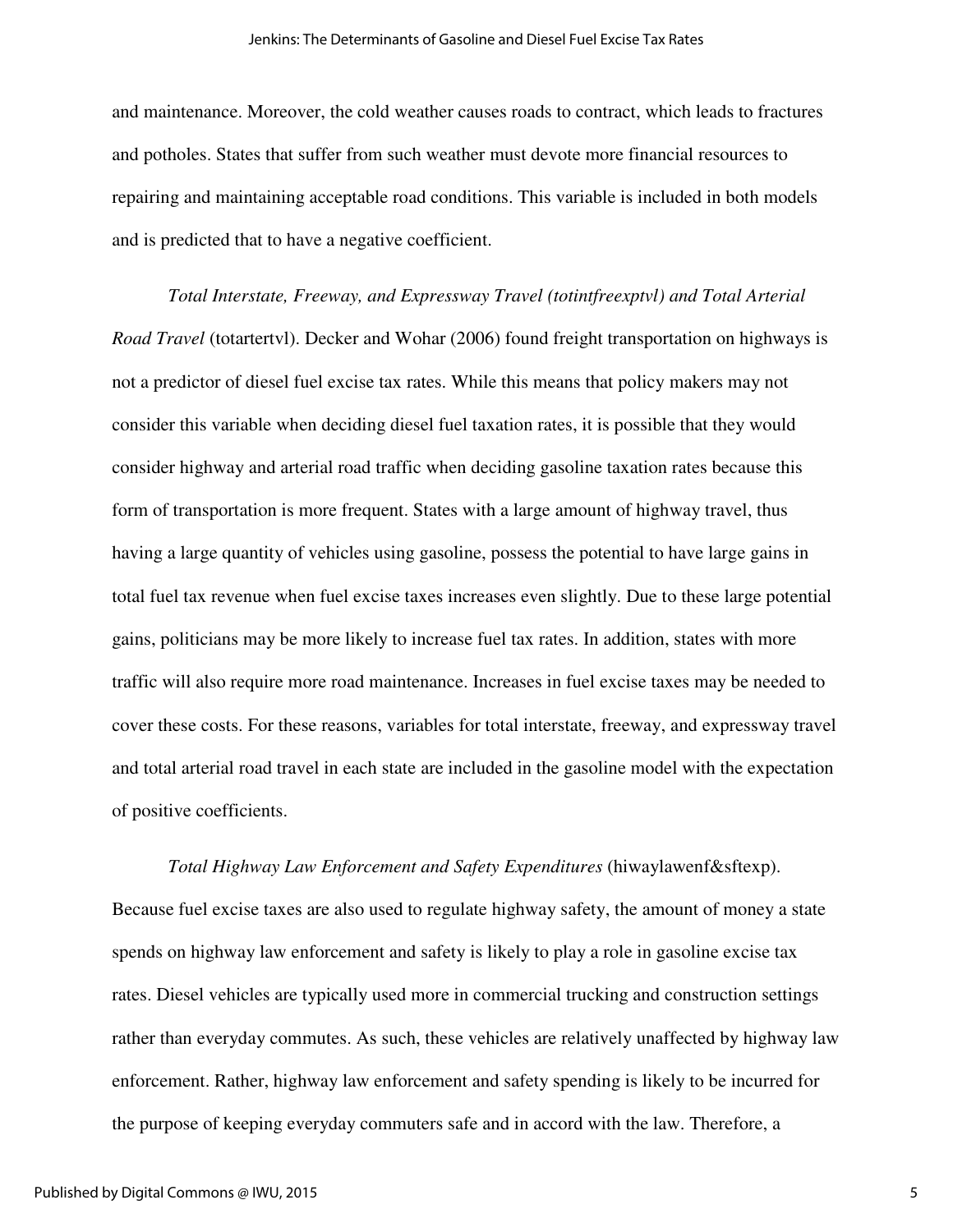variable for highway law enforcement and safety expenditures is included in the gasoline model only and a positive coefficient is expected.

*Total Highway Use of Gasoline* (tothiwyusegas). The total amount of gasoline consumed for highway use is also a likely actor in gasoline excise tax rates. Hammar, Lofgren, and Sterner (2004) show that countries with high fuel demand present opposition to increases in fuel taxation and actually enjoy lower fuel tax rates. Therefore, the variable for highway gasoline usage is expected to take on a negative coefficient.

*Total Highway Federal Aid* (tothiwayfedaid). The Highway Trust Fund is a source of funding that is sustained by fuel tax revenue and is given to states for construction of highways. Since the introduction of the Mass Transit Account, gasoline excise tax revenue is used to sustain both accounts while diesel fuel excise taxes contribute solely to the Highway Trust Fund.<sup>5</sup> Thus, total federal aid received from the Highway Trust Account is included as a variable only for the diesel model. It is unclear what effect this variable will have. It seems reasonable to postulate that receiving more funding from the Highway Trust Fund would create the need to replenish the account by raising fuel tax rates. Alternatively, not all states contribute as much money to the trust fund as they receive, which would justify an expectation for a negative coefficient.

*Total Capital Outlay Expenditures* (totcpotlyexp). Capital outlay expenditures are costs that the Highway Trust Fund may not necessary cover. Due to the limitations placed on Highway Trust Fund awards, states will incur expenses for routine road maintenance in addition to road construction. Selecting total capital outlay expenditures as a variable is an attempt to capture those expenses not covered by Highway Trust funding. A positive coefficient is a reasonable prediction for this variable because road maintenance is funded by fuel taxation.

<u>.</u>

<sup>5</sup> Transportation FAQs. (n.d.). Retrieved November 16, 2014, from http://www.artba.org/about/transportation-faqs/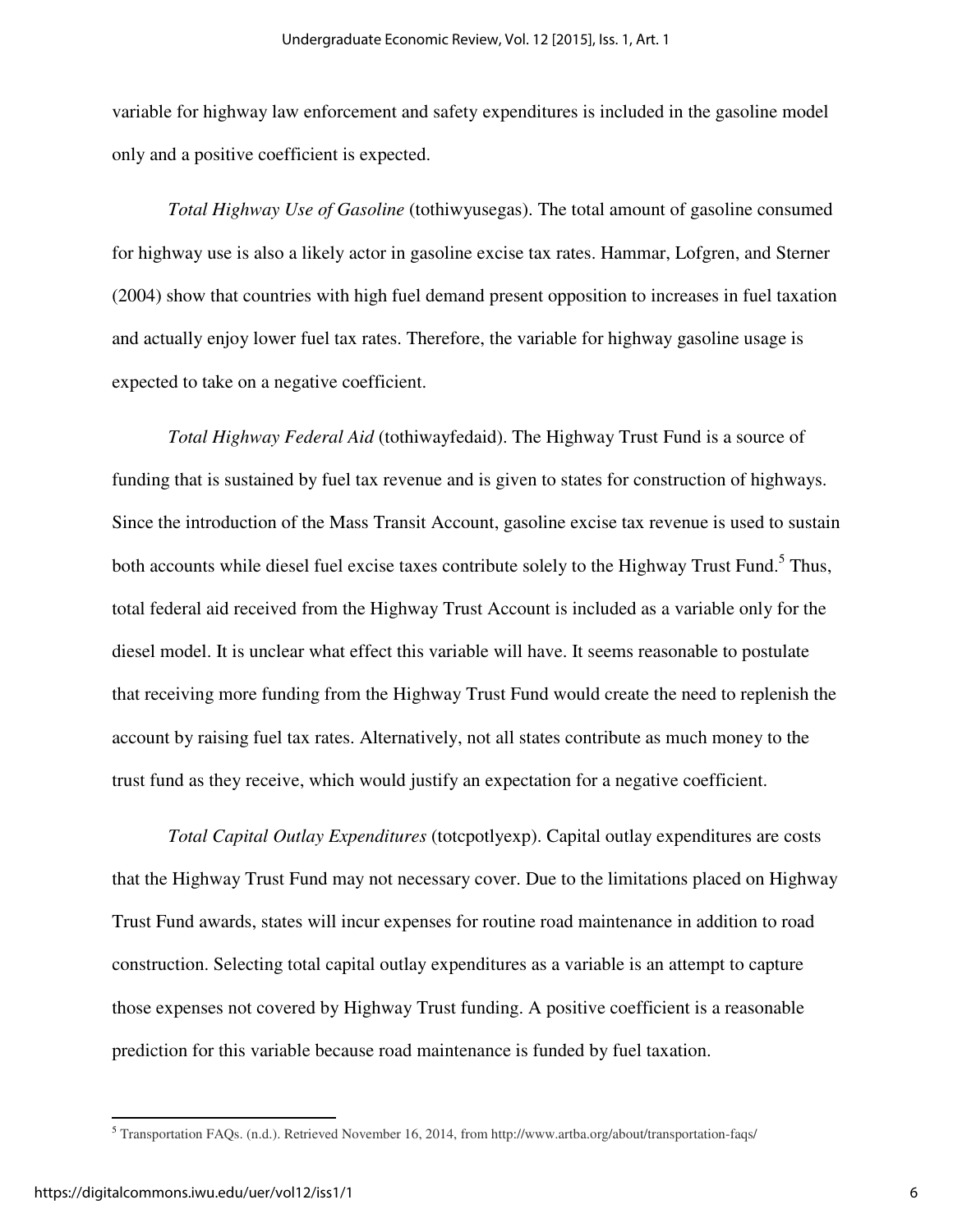*Total Mining and Construction Employment* (totmin&conemply). Consideration of employment also presents variables unique to diesel excise taxes. As Decker and Wohar (2006) found, the number of workers that a state employs in the freight trucking industry is inversely related to diesel fuel tax rates. This study focuses on the mining and construction industry to examine whether employment in these industries will be significantly related to diesel tax rates within one year of data. Based upon the findings of Decker and Wohar (2006), it is expected that this variable will have a negative coefficient.

*Total Tractor Registrations* (tracreg). Last is the consideration of another variable specific to diesel excise tax rates, namely the number of tractor registrations in a state. Much like the mining and construction industry, it is expected that states with large farming industries will gain favor by policy makers and experience relief from high diesel fuel prices. A negative coefficient is predicted, which is consistent with the results of Decker and Wohar (2006), as well as Stigler's theory of economic regulation (Stigler, 1971).

#### **Econometric Methodology**

 To model both gasoline and diesel excise tax rates, a cross-sectional data set was constructed for the year 2012. The majority of the data was collected from the U.S. Department of Transportation Federal Highway Administration's website. <sup>6</sup> From this website, the data for the gasoline and diesel tax rates; total interstate length; total arterial road length; total interstate, freeway, and expressway travel; total arterial road travel; total capital outlay expenditures; highway law enforcement and safety expenditures; number of tractor registrations; total highway federal aid; and total highway use of gasoline was collected for all 50 states. The data on mining and construction employment was collected from the Bureau of Economic Analysis.<sup>7</sup> The total

 $\overline{\phantom{0}}$ 

<sup>6</sup> Highway Statistics Series. (n.d.). Retrieved October 28, 2014, from

https://www.fhwa.dot.gov/policyinformation/statistics/2012/

<sup>7</sup> Regional Economic Accounts. (n.d.). Retrieved November 4, 2014, from http://www.bea.gov/regional/index.htm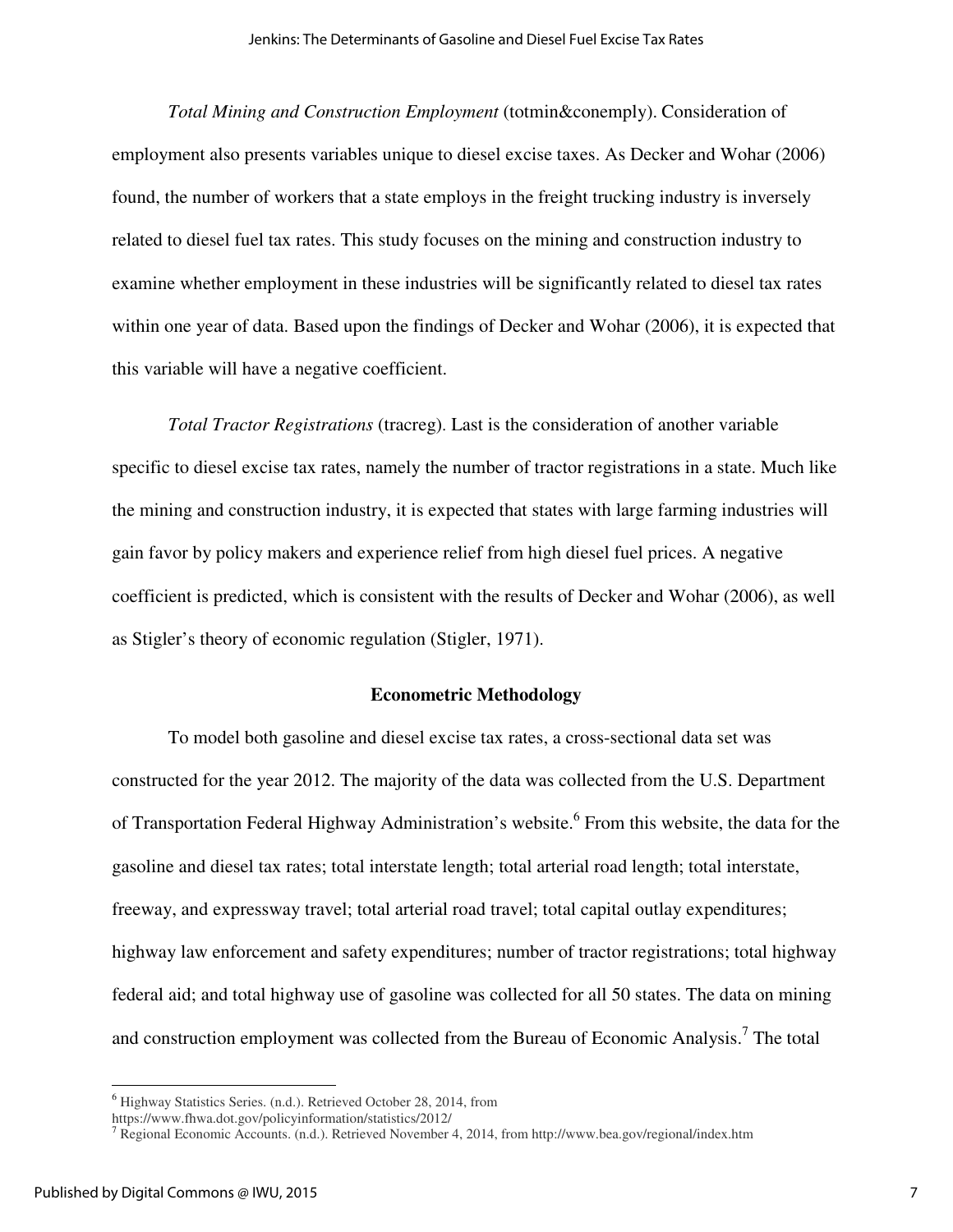population of each state was collected from the American Community Survey for 2012, 1-year estimate.<sup>8</sup> The state sales tax rate data was collected from the Tax Foundation's website<sup>9</sup> and finally, the average winter temperatures, given for a 29-year period, for each state were collected from the National Oceanic and Atmospheric Administration.<sup>10</sup>

The mean gasoline tax rate across all 50 states was 22.67 cents per gallon with a standard deviation of 6.83 and the mean diesel tax rate was 23.12 cents per gallon with a standard deviation of 8.13. Additionally the range of gasoline tax rates was 30.45 percent while the range of diesel tax rates was 43.7 percent. This indicates that there is a reasonable amount of variation in fuel excise tax rates across the U.S. to be explained. The standard deviation in sales tax rates was 2 percent and the mean was 5 percent. The standard deviation of interstate miles is 3,062 and 8,163 for arterial road miles. This indicates how much different road infrastructure may be between states. Arterial road infrastructure is primarily needed in heavily populated areas, thus it is expected that the length of arterial roads in a state is correlated with the total population in that state. This correlation can be seen in Figure 1. Additionally, the standard deviation in capital outlay expenditures is \$1,478,917 and is likely correlated with a state's total interstate length. This relationship is visualized in Figure 2.

 $\overline{\phantom{0}}$ 

<sup>8</sup> United States Census Bureau. (n.d.). Retrieved November 14, 2014, from http://www.census.gov/acs/www/

<sup>9</sup> State and Local Sales Taxes in 2012. (n.d.). Retrieved November 4, 2014, from http://taxfoundation.org/article/state-and-localsales-taxes-2012

 $10$  (n.d.). Retrieved November 7, 2014, from http://www.esrl.noaa.gov/psd/data/usclimate/tmp.state.19712000.climo.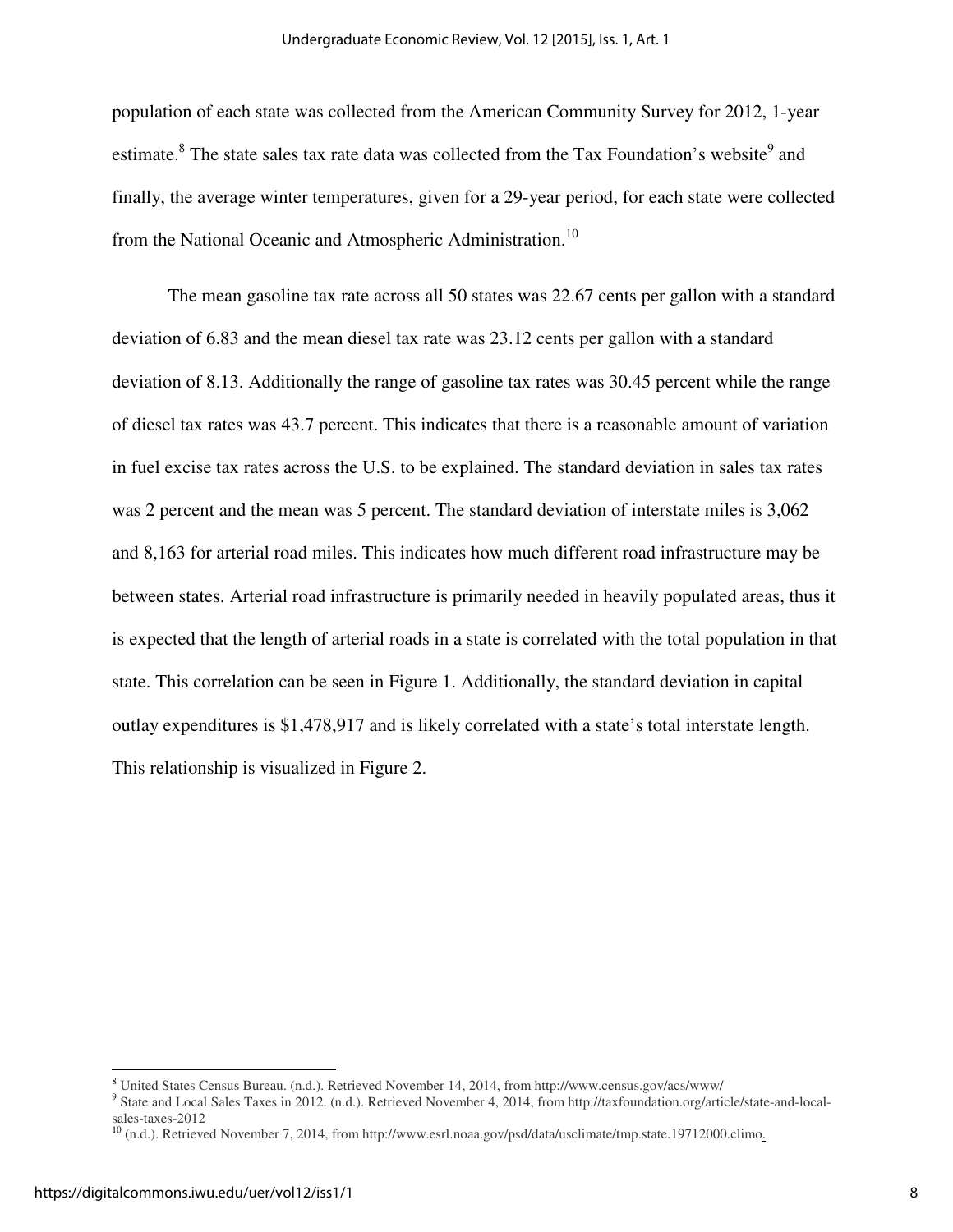

**Figure 1. Total Population and Arterial Road Length<sup>11</sup>**

**Figure 2. Total Interstate Length and Total Capital Outlay Expenditures<sup>12</sup>**



The cross-sectional data set reflects 2012 data, with the exception of average winter temperature (winteravgtemp). For this variable, the mean temperatures of December, January, and February for a 29-year period were averaged together for each state to give a simple mean

ı

 $11$  The outliers in this scatter plot are not shown.

 $12$  The outliers in this scatter plot are not shown.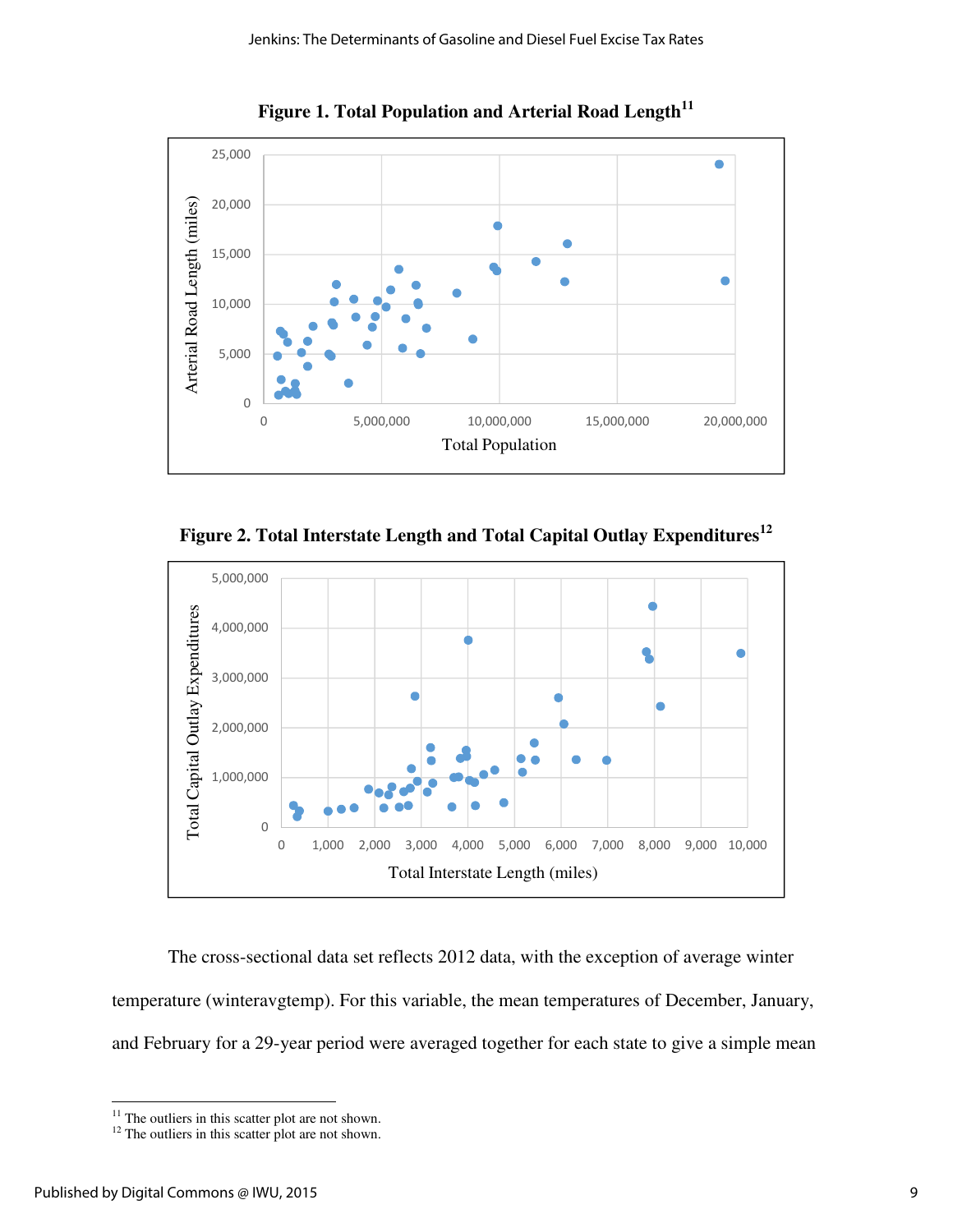winter temperature. However, the data on this variable excluded Alaska and Hawaii. In addition to the average winter temperature variable, there were several other computed variables. In order to measure the total interstate, freeway, and expressway and total arterial road travel as well as total highway use of gasoline, while controlling for population, each variable was divided by the total population in each state (totintfreeexptvl/totpop, totartertvl/totpop, and tothiwyusegas/totpop). These three computed variables provide a more accurate estimate of road traffic and gasoline usage per capita. Next, in order to measure highway law enforcement and safely expenditures, total capital outlay expenditures, and total highway federal aid while controlling for total interstate length, each variable was divided by total interstate length (hiwaylawenf&ampsftexp/totintleng, tothiwayfedaid/totintleng, and totcpotlyexp/totintleng). Finally, the total mining and construction in a state was measured, while controlling for total employment in that state (totmin&conemply/totemply). For a complete set of summary statistics, see Table 1.

 Ordinary Least Squares (OLS) was used to estimate the regression model for the crosssectional data set. The model for each dependent variable is as follows:

### **Gasoline Model**

 $ln(gtracte2012_i)$ 

 $=$   $\beta_1$  $+ \beta_2 \ln(Stsaletxtr_i)$  $+\beta_3 \ln(\text{winteravgtemp}_i) + \beta_4 \ln(\text{tot} \text{inf} \text{rece} \text{xt} \text{ivl} / \text{tot} \text{pop}_i)$  $+ \beta_5 \ln(totartertvl/totpop_i)$  $+ \beta_6 \ln(hiwaylawen f \& sftexp/totintleng_i) + \beta_7 \ln(tothiwyusegas)$  $/totpop_i) + e_i$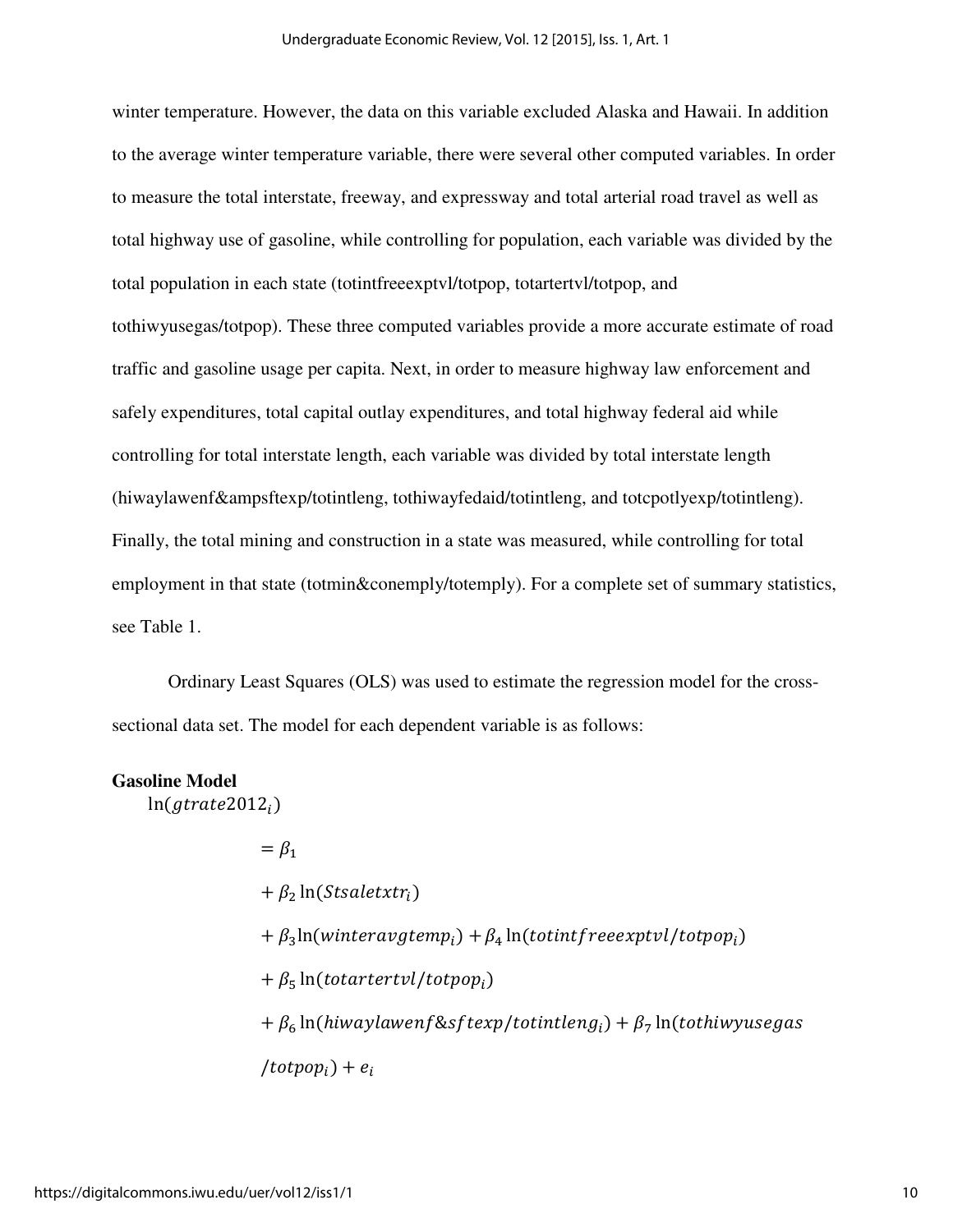#### **Diesel Model**

 $ln(dtrate2012_i)$ 

 $=\beta_1$ +  $\beta_2$  ln(Stsaletxtr<sub>i</sub>)  $+\beta_3$ ln(winteravgtemp<sub>i</sub>) +  $\beta_4$  ln(totcpotlyexp/totintleng<sub>i</sub>)  $+ \beta_5 \ln(totmin\&conempty/totempty)$ +  $\beta_6$  ln(tothiwayf edaid/totintleng<sub>i</sub>) +  $\beta_7$  ln(tracreg<sub>i</sub>) +  $e_i$ 

The MacKinnon-White-Davidson test was used for guidance between the linear and loglinear (also known as log-log) form. This test rendered inconclusive results. For both the gasoline and diesel regression models, both the linear (gasoline model:  $T_{36} = -1.10$ , p $> 10$ , diesel model:  $T_{36} = -1.09$ , p>.10) and log-linear forms (gasoline model:  $T_{36} = -0.84$ , p>.10, diesel model:  $T_{36} =$ -1.28, p>.10) failed to be rejected. Rejecting both forms leaves little guidance from the test. Thus, the model selection was determined by previous literature. Log-linear from is the functional form adopted by Decker and Wohar's (2006) study of diesel excise tax rate determinants and Goel and Nelson's (1999) study that involved gasoline excise tax rate determinants.

#### **Results**

Each model is fairly successful in predicting its respective tax rate. The adjusted  $R^2$  value for the gasoline model suggests that the model explains about 33 percent of the variation in gasoline excise tax rates across the U.S. Similarly, the adjusted  $R^2$  for the diesel model suggests that the model explains about 32 percent of the variation in diesel excise tax rates across the U.S. Given the natural logarithm transformation, each coefficient should be interpreted as the percentage change in the dependent variable for every one percent increase in the corresponding independent variable. For a detailed list of results see Table *2*.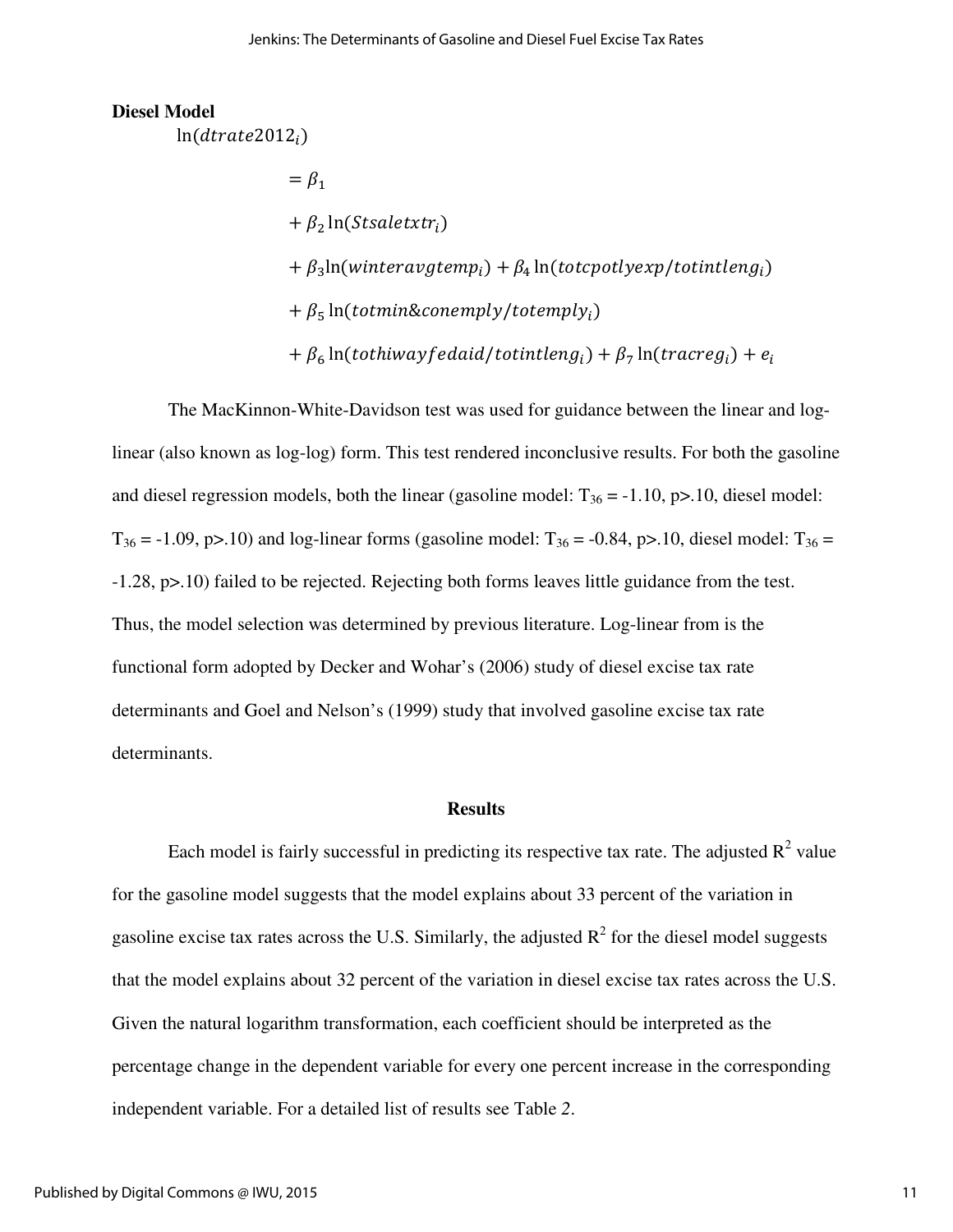## **Gasoline Model**

In the gasoline model, state sales tax rate only achieves statistical significance in the gasoline model and has a positive coefficient. The gasoline model results are expected based on the findings of Goel and Nelson (1999). This indicates that states with higher sales tax rates are likely to have higher gasoline excise taxes. However, state sales tax rate did not significantly predict diesel tax. With politicians focused on maximizing votes, it is in their best interest to mitigate economic hardships due to fuel prices and taxation. The positive coefficient could mean that these politicians do not consider the sales tax rate as a way to achieve such relief. The nonsignificant result of the diesel model suggests that diesel excise tax rates may be determined independent of other tax rates and more dependent on variables like industry employment, as Decker and Wohar (2006) show in their study of diesel excise tax rate determinants.

 In both models, the average winter temperature obtained statistical significance and a negative coefficient. For the gasoline model, a 1 percent increase in the average winter temperature is associated with a 0.23 percent decrease in gasoline excise tax rates (p<.05). A reasonable speculation for this result is that colder weather equates to greater structural damage and a limitation on opportunities for road construction and maintenance. Both gasoline and diesel tax rates may be used to finance road repairs, but it may also require more diesel fuel vehicles, rather than gasoline vehicles, to maintain and repair buildings in cold areas.

The variable for total interstate, freeway, and expressway travel was not significantly related to gasoline fuel tax rates. It is possible that the Highway Trust Fund accounts for a large portion of interstate funding, and gasoline tax revenue is directed elsewhere, such as arterial roads not financed by the Highway Trust Fund. Indeed, given the significance of the arterial travel this seems very plausible. This would explain the lack of statistical significance of this variable.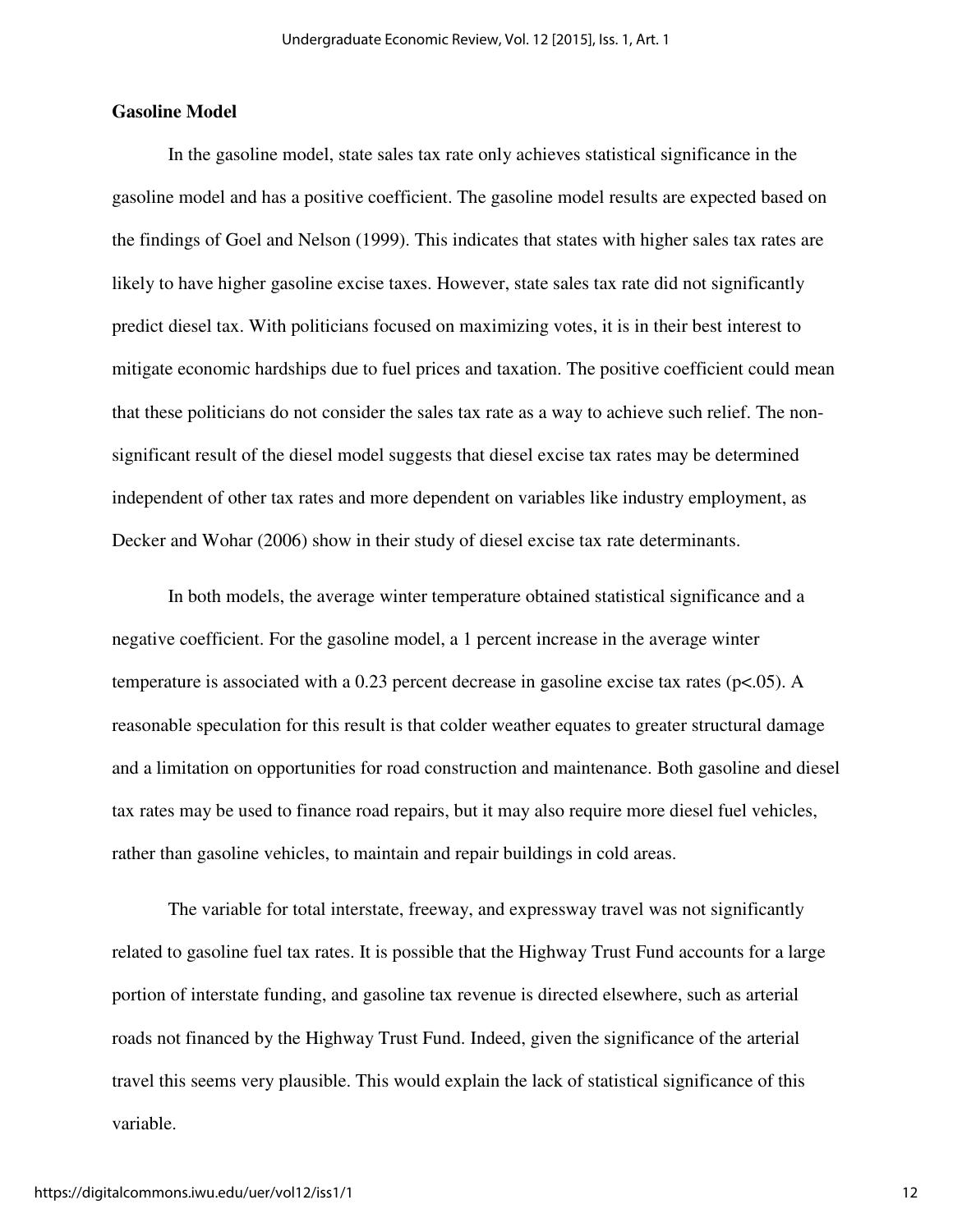The variable for total arterial travel, controlling for population, did obtain statistical significance. The positive coefficient suggests that greater quantities of traffic on arterial roads contribute to higher gasoline excise taxes. Specifically, a change of 1 percent in total arterial road travel results in 1.08 percent increase in gasoline excise tax rates (p<.05). This could be because arterial roads are largely funded via gasoline taxation, especially those roads that the Highway Trust Fund does not finance. This result is expected because gasoline vehicles primarily travel on arterial roads.

Highway law enforcement and safety was associated with gasoline fuel tax rates such that a 1 percent increase in highway law enforcement and safety expenditures will lead to a 0.11 percent change in gasoline tax rates  $(p<.05)$ . This is expected because increased highway law enforcement and safety measures are directed primarily at everyday public commuters, which mostly drive gasoline vehicles.

 The final variable in the gasoline model, total highway use of gasoline per capita, achieves statistical significance and possesses a negative coefficient. The negative coefficient suggests that a 1 percent increase in total highway use of gasoline is approximately associated with a 2.14 percent decrease in gasoline excise tax rates ( $p<0$ ) which is consistent with the results of Hammar, Lofgren, and Sterner (2004). Their study shows that areas with greater consumption of gasoline enjoy lower fuel tax rates. Such heavy dependence on an expensive commodity like gasoline means that states will be more resistant to increases in gasoline tax rates. In this situation, the same vote-maximizing politician will be likely to advocate for reductions in gasoline tax rates, as Goel and Nelson (1999) find.

13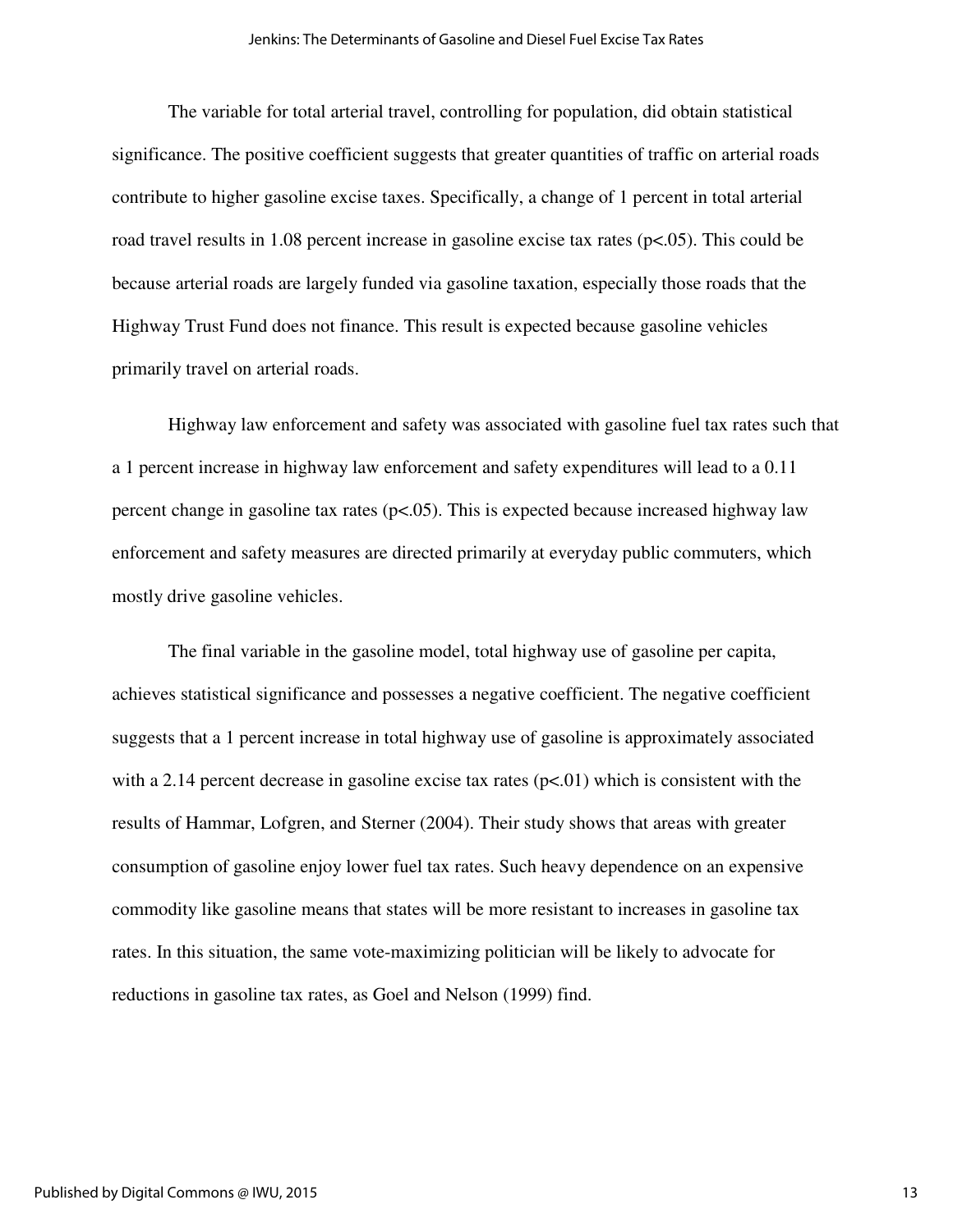## **Diesel Model**

As mentioned in the gasoline section, state sales tax rate was not statistically significant in the diesel model. It is likely that variables such as industry employment, as Decker and Wohar (2006) found, are more important than state sales tax rate in determining diesel tax rates. Additionally, the average winter temperature is significant in the diesel model. Specifically for the diesel model, a 1 percent increase in the winter average temperature results in a decrease of 0.25 percent in diesel excise tax rates ( $p<10$ ). The negative coefficient is likely because of the destructive effects of cold weather on road surfaces and buildings.

 Next, total capital outlay expenditures per interstate mile is another significant variable in the diesel model. The results suggest that a 1 percent increase in total capital outlay expenditures is associated with a 0.46 percent increase in diesel excise tax rates ( $p<0.05$ ). This result is expected given that diesel fuel tax revenue is a major contributor to the Highway Trust Fund account and is used to fund road construction and repair. Thus, given an increase in capital outlay expenditures, we would expect higher diesel fuel tax rates to fund them.

 The variable for total mining and construction employment was not significant. This result replicates the findings Decker and Wohar (2006). However, Decker and Wohar (2006) find that the second industry employment variable that was used in their study, the freight trucking industry, is a significant and inversely related variable. This could be because the freight trucking industry depends directly on highway infrastructure, while mining and construction could be considered stationary activities and less dependent on highway infrastructure. As a result, they would not contribute to road congestion and depreciation.

 Next, the total highway federal aid per interstate mile attains statistical significance. Unlike gasoline taxes, revenues generated from diesel taxes are only contributed to one highway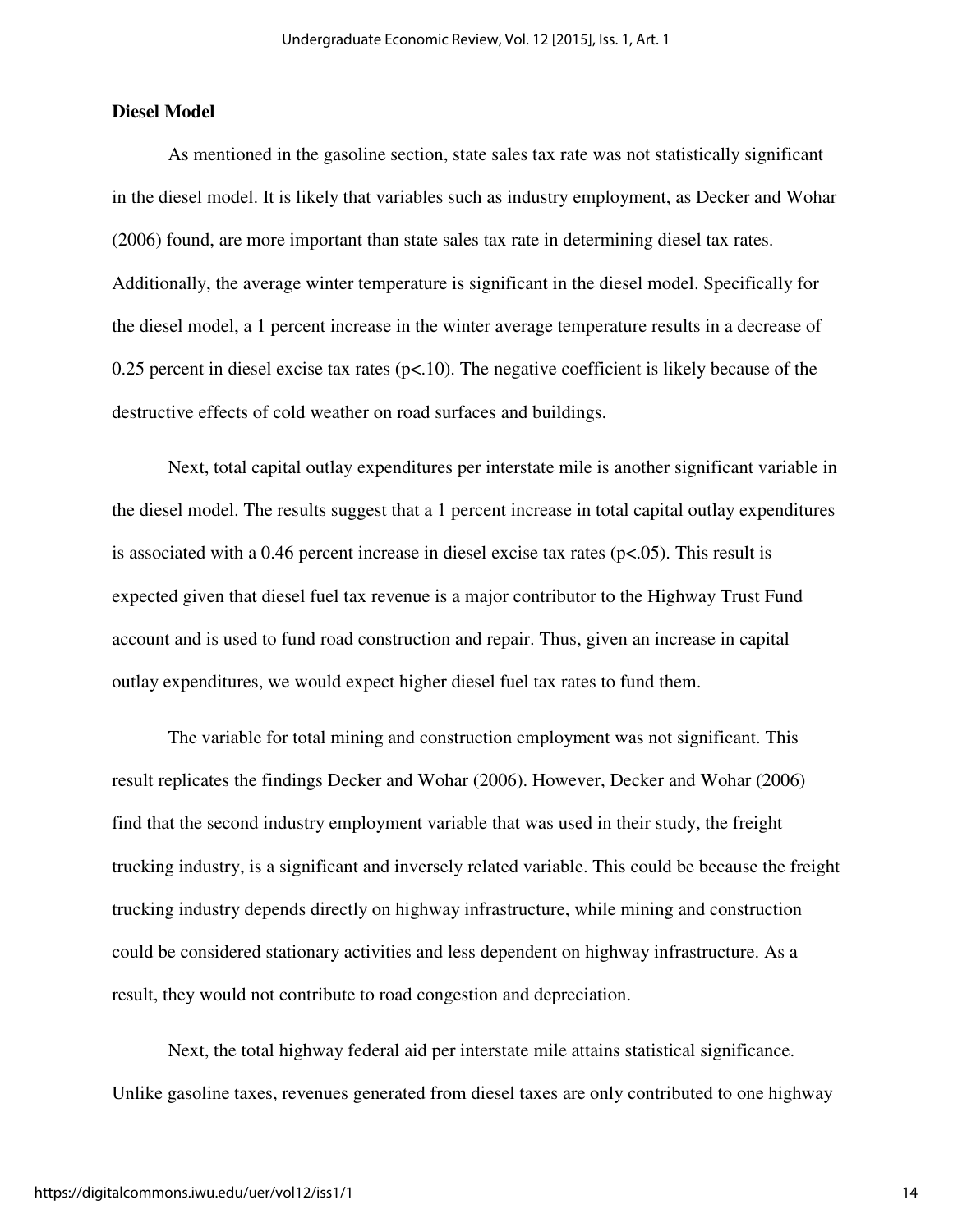account, the Highway Trust Fund. Interestingly, the coefficient for this variable is negative; suggesting that a 1 percent increase in funding received, per interstate mile, from the Highway Trust Fund account would lead a 0.43 decrease in diesel tax rates (p<.10). Perhaps politicians reallocate fuel tax revenue to other areas when they receiving external financing for road construction and maintenance. This would explain that fact that several states receive more funding from the Trust Fund account than they contribute.

 The last variable in the diesel model is the number of tractor registrations in each state*.* This variable yields significant results and a negative coefficient. In tractor registrations, a 1 percent increase suggests a decrease in diesel excise tax rates of 0.15 percent (p<.05). The negative coefficient is to be expected given its similarity to the highway use of gasoline in the gasoline model and the results of Hammar, Lofgren, and Sterner (2004).

In order to ensure that the variable choices in each model are not creating imperfect multicollinearity, the variance inflation factor (VIF) was computed for each variable. Additionally, the computed variables in each model were carefully considered as to not further contribute to multicollinearity problems. Assuming that a VIF > 5 indicates severe multicollinearity problems, each variable is relatively safe from multicollinearity. However, it should be mentioned that the variables for total arterial travel per capita (totartertvl/totpop) and total highway use of gasoline per capita (tothiwyusegas/totpop), in the gasoline model, do possess VIFs greater than 4. This suggests that there could be some influence of imperfect multicollinearity on these parameter estimates.

Finally, White's General Heteroscedasicity Test (White test) was used to test for heteroscedasicity. Using an F-test of each model as a whole, the null hypothesis for both models, which states that the model is homoscedastic, failed to be rejected (gasoline model:  $F_{7,37} = 0.83$ ,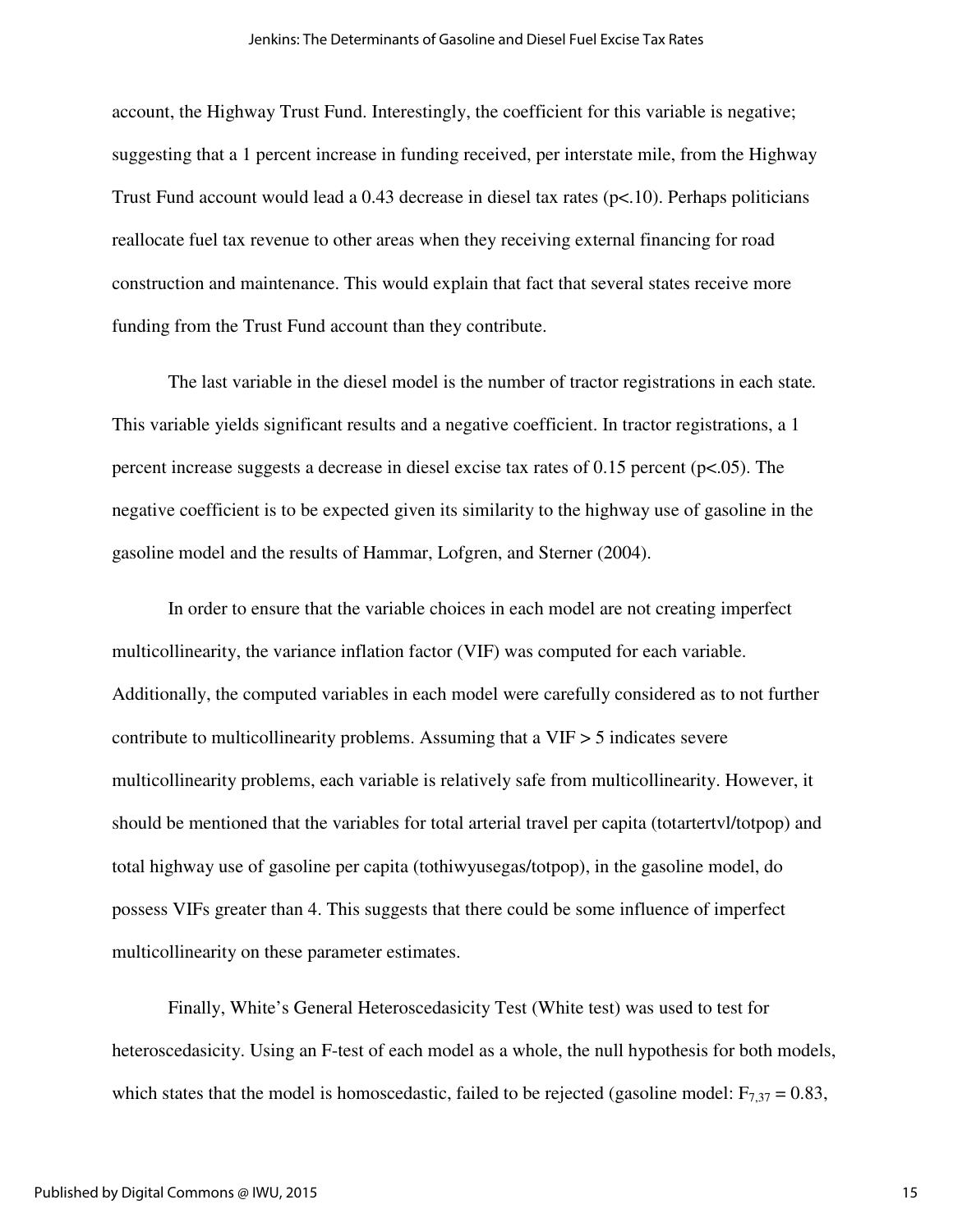p>.10; diesel model:  $F_{7,36} = 0.57$ , p>.10). The results of this test suggest that there are no issues with heteroscedasticity in either model.

#### **Conclusion**

While previous research in fuel taxation focused on tax incidence and its impact on economic growth, the objective in this study was to identify the determinants of fuel excise tax rates. By constructing separate models for gasoline and diesel excise tax rates, variables with a significant relationship specific to each dependent variable were identified. State sales tax rate, average winter temperature, arterial road traveled per capita, highway law enforcement and safety expenditures, and highway use of gasoline all possessed a significant relationship with gasoline excise tax rates. Variables significantly related to diesel excise tax rates included average winter temperature, capital outlay expenditure per interstate mile, highway federal aid per interstate mile, and total tractor registrations in a state. Conversely, the model does not indicate that total employment in the mining and construction industry by a state has a significant relationship with diesel excise tax rates.

Results of previous studies of fuel excise tax determinants, (Decker & Wohar, 2006) and (Goel & Nelson, 1999), were replicated in this study. However, the results of this study provide particular insight into the effect of climate variations, highway use of gasoline, capital outlay expenditures and, most notably, highway federal aid. Climate variations across states, examined by observing the average winter temperature in each state, suggest that the destructive effects of cold weather are associated with higher fuel excise tax rates. States may be unable to practice routine maintenance procedures during the three winter months and may also incur damages from the harsh weather. In both cases, maintenance efforts must be increased during months with favorable weather conditions and more funds will be required to repair damages, thus requiring increased revenue.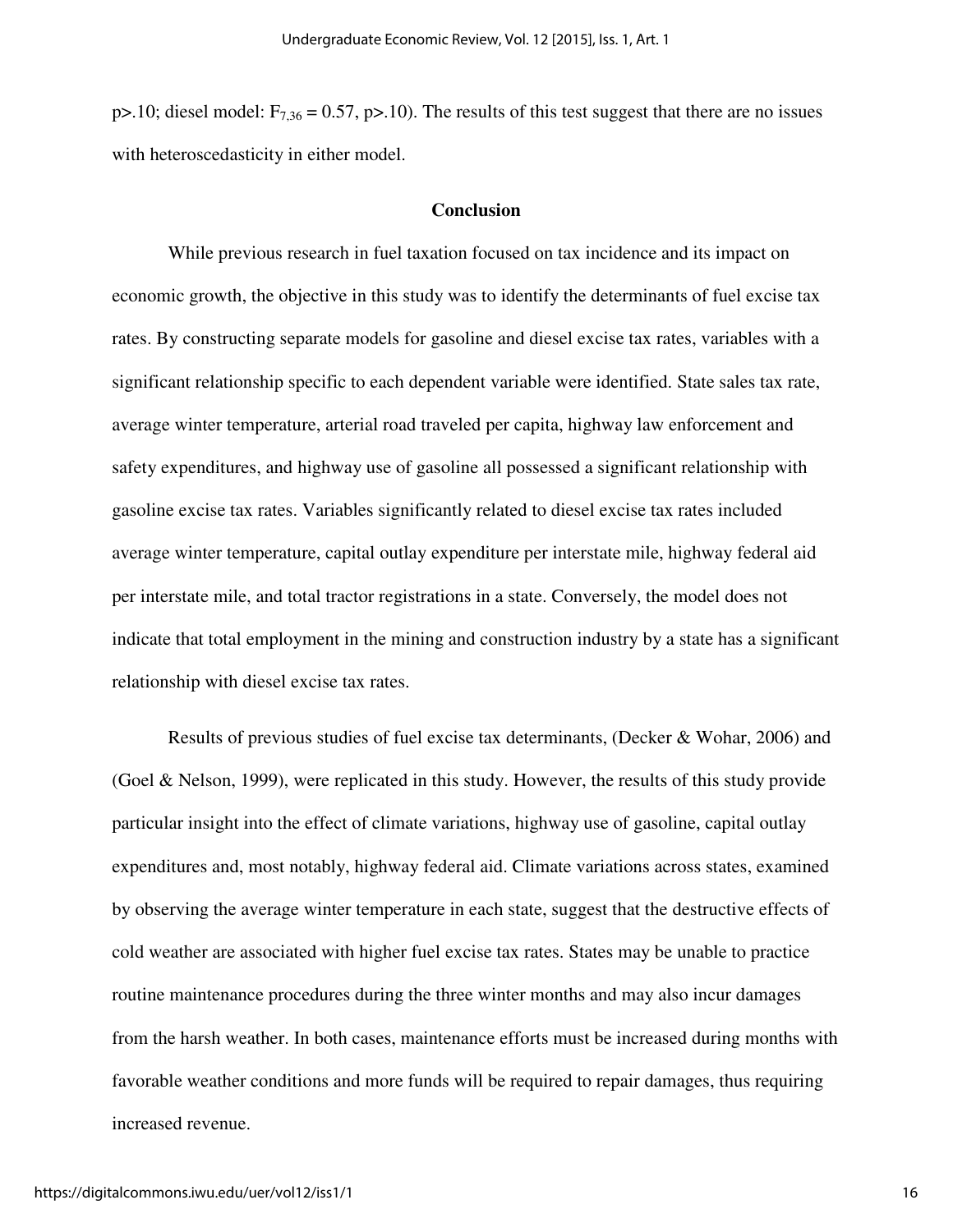With the U.S. being a major consumer of gasoline, Hammer, Lofgren, and Sterner's (2004) findings suggest that gasoline tax rates should be lower, which is indeed the result in this study. Such resolute dependence on gasoline fuel makes it exceptionally difficult for politicians to raise fuel tax rates while maintaining constituent support. Expenses incurred for road construction and expansion, not covered under the Highway Trust Fund, known as capital outlay expenditures, provide an antecedent for increases in diesel excise tax rates. Because diesel fuel tax revenue is used to replenish the Highway Trust Fund, given the negative coefficient on the highway federal aid variable, it is possible that receiving increased federal funding motivates politicians to redirect this tax revenue to expenditures outside the limits of the Highway Trust Fund. This fiscally irresponsible action by politicians could be motivated by their desire to maximize public goods, and could present one reason for the financial instability of many states, as well as the federal government.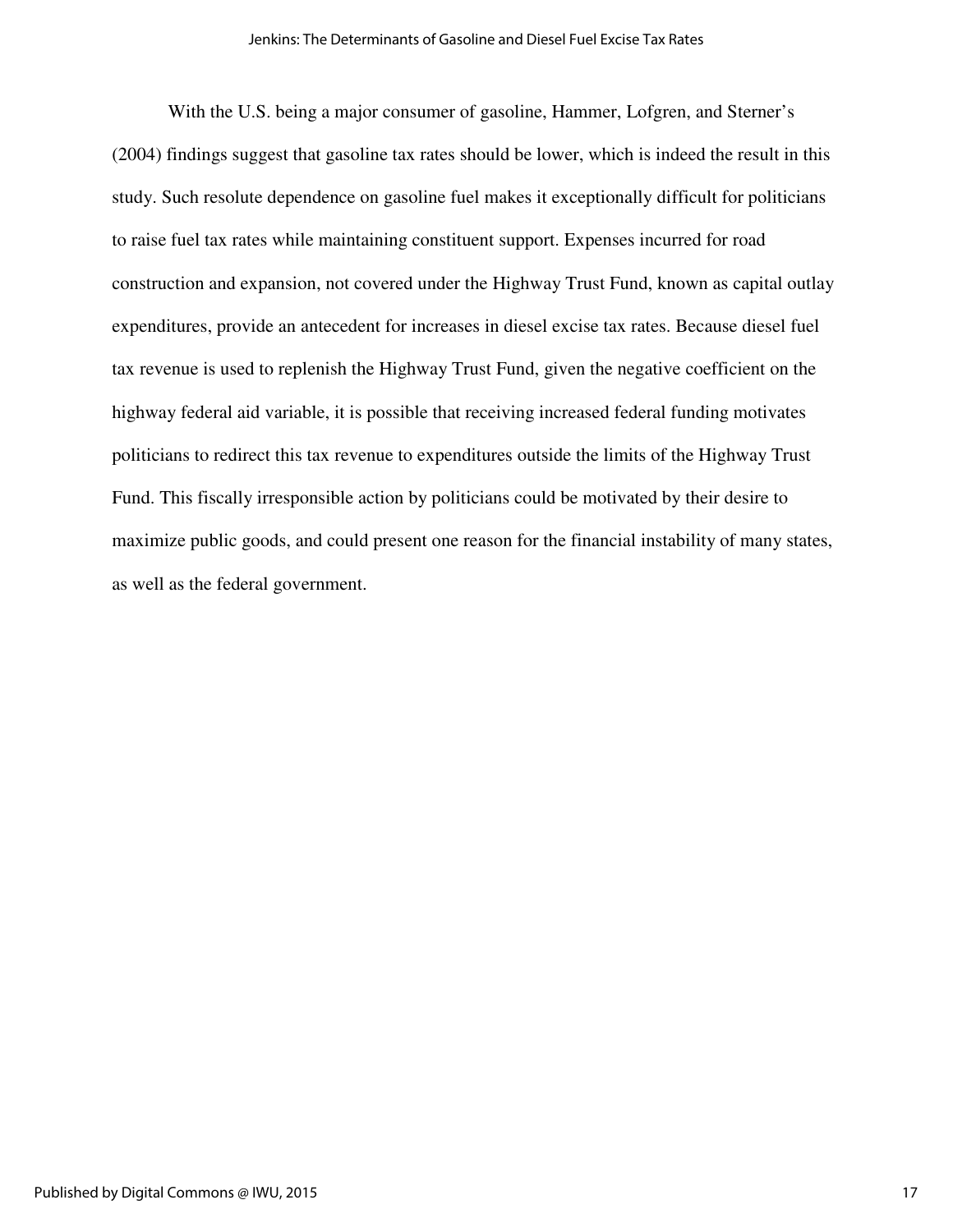## Table 1. Descriptive Statistics

| Variable                                        | Description                                                                    | Minimum   | Maximum                          | Mean       | Std.<br>Deviation |
|-------------------------------------------------|--------------------------------------------------------------------------------|-----------|----------------------------------|------------|-------------------|
| gtrate2012 (cents per gallon)                   | Gasoline excise tax rate in state <i>i</i> in 2012.                            | 7.50      | 37.95                            | 22.67      | 6.83              |
| dtrate2012 (cents per gallon)                   | Diesel excise tax rate in state $i$ in 2012                                    | 7.50      | 51.20                            | 23.12      | 8.13              |
| Stsaletxtr                                      | State sales tax rate in state <i>i</i> .                                       | .00.      | .07                              | .05        | .02               |
| Totpop                                          | Total population in state <i>i</i> .                                           |           | 576412.00 38041430.00 6265634.34 |            | 7000303.94        |
| totinterstleng (miles)                          | Total interstate length in state <i>i</i> .                                    | 256.14    | 15519.27                         | 4375.65    | 3061.81           |
| totarterleng (miles)                            | Total arterial road length in state i.                                         | 909.93    | 46059.03                         | 9596.21    | 8163.42           |
| totintfree exptvl (millions of miles)           | Total interstate, freeway, and expressway travel in state <i>i</i> .           | 1552.93   | 140491.99                        | 19477.47   | 23481.36          |
| totartertyl (miles in millions)                 | Total arterial road travel in state i.                                         | 2701.13   | 165240.76                        | 31723.29   | 31635.64          |
| totcpotlyexp (thousands of dollars)             | Total capital outlay expenditures in state <i>i</i> .                          | 222624.00 | 8570373.00                       | 1513617.26 | 1478916.63        |
| hiwaylawenf&ampsftexp (thousands of<br>dollars) | Highway law enforcement and safety expenditures in state <i>i</i> .            | 8576.00   | 1786612.00                       | 185578.66  | 275383.12         |
| totmin&conemply                                 | Total mining and construction employment in state <i>i</i> .                   | 27363.00  | 1455273.00                       | 212438.46  | 243881.00         |
| winteravgtemp <sup>a</sup>                      | Average winter (December, January, and February)<br>temperature in state $i$ . | 12.11     | 59.36                            | 32.039     | 10.64             |
| Tracreg                                         | Tractor registrations in state <i>i</i> .                                      | 2433.00   | 270595.00                        | 51624.00   | 58190.50          |
| tothiwayfedaid (thousands of dollars)           | Total highway federal aid in state i.                                          | 129852.00 | 2493128.00                       | 573834.66  | 485520.42         |
| tothiwyusegas (thousands of gallons)            | Total highway use of gasoline in state <i>i</i> .                              |           | 267372.00 14204797.00 2613812.18 |            | 2737270.34        |

Note: sample size  $(n) = 50$ <br><sup>a</sup> Sample size  $(n) = 48$  (excludes Alaska and Hawaii)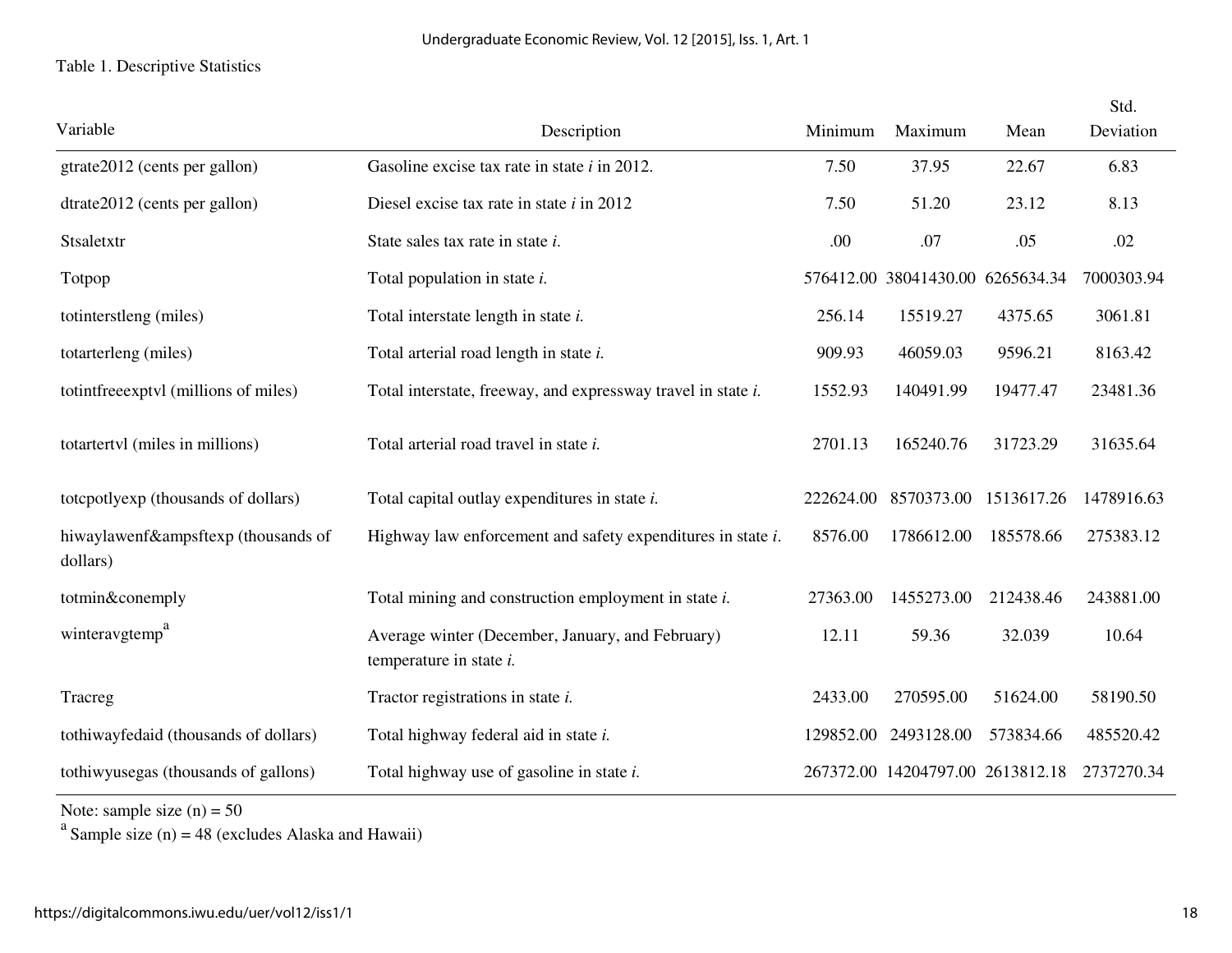## Table 2. OLS Regression Results

Jenkins: The Determinants of Gasoline and Diesel Fuel Excise Tax Rates

| Dependent Variable                                                 | Model 1. ln(gtrate2012) |            |                                    | Model 2. ln(dtrate2012) |            |                                    |
|--------------------------------------------------------------------|-------------------------|------------|------------------------------------|-------------------------|------------|------------------------------------|
|                                                                    | Coefficients            | Std. Error | Variance Inflation<br>Factor (VIF) | Coefficients            | Std. Error | Variance Inflation<br>Factor (VIF) |
| Constant                                                           | $3.48$ ***              | 0.88       |                                    | $5.49**$                | 1.94       |                                    |
| ln(Stsaletxtr)                                                     | $0.40*$                 | 0.20       | 1.12                               | 0.15                    | 0.24       | 1.26                               |
| <b>Sales Tax Rate</b>                                              |                         |            |                                    |                         |            |                                    |
| ln(winteravgtemp)                                                  | $-0.23$ **              | 0.11       | 1.10                               | $-0.25*$                | 0.12       | 1.20                               |
| Average Winter Temperature                                         |                         |            |                                    |                         |            |                                    |
| ln(totintfreeexptvl/totpop)                                        | 0.37                    | 0.27       | 1.41                               |                         |            |                                    |
| Total Interstate, Freeway, and Expressway Travel per Capita        |                         |            |                                    |                         |            |                                    |
| ln(totartertvl/totpop)                                             | $1.08**$                | 0.37       | 4.66 <sup>a</sup>                  |                         |            |                                    |
| Total Arterial Road Travel per Capita                              |                         |            |                                    |                         |            |                                    |
| ln((hiwaylawenf&sftexp/totintleng)x100)                            | $0.11 *$                | 0.06       | 1.33                               |                         |            |                                    |
| Highway Law Enforcement and Safety Expenditure per Interstate Mile |                         |            |                                    |                         |            |                                    |
| $ln((\text{tothiwyusegas/totpop}) \times 100)$                     | $-2.14$ ***             | 0.55       | 4.30 <sup>a</sup>                  |                         |            |                                    |
| Total Highway Use of Gasoline per Capita                           |                         |            |                                    |                         |            |                                    |
| ln((totceptly exp/totintleng)x100)                                 |                         |            |                                    | $0.46**$                | 0.19       | 2.77                               |
| Total Capital Outlay Expenditure per Interstate Mile               |                         |            |                                    |                         |            |                                    |
| $ln((\text{totmin}\&\text{conemply/totemply})\times100)$           |                         |            |                                    |                         |            | 1.57                               |
| Total Mining and Construction Employment per Total Employment in   |                         |            |                                    | $-0.15$                 | 0.19       |                                    |
| State i                                                            |                         |            |                                    |                         |            |                                    |
| $ln((\text{tothiwayfedaid/totintleng}) \times 100)$                |                         |            |                                    | $-0.43*$                | 0.23       | 3.31                               |
| Total Highway Federal Aid per Interstate Mile                      |                         |            |                                    |                         |            |                                    |
| $ln(t \, \text{acreg})$                                            |                         |            |                                    | $-0.15**$               | 0.05       | 1.20                               |
| Total Tractor Registrations in State i                             |                         |            |                                    |                         |            |                                    |
| Adjusted $R^2$                                                     | 0.33                    |            |                                    | 0.32                    |            |                                    |
| F Statistic                                                        | $4.56**$                |            |                                    | $4.29**$                |            |                                    |
| Std. Error of Estimate                                             | 0.259                   |            |                                    | 0.299                   |            |                                    |

\* Significant at the 10 percent level

\*\* Significant at the 5 percent level

\*\*\* Significant at the 1 percent level

<sup>a</sup> Although the VIF is less than 5, risk of imperfect multicollinearity still exists. This may account for unexpected parameter estimates.